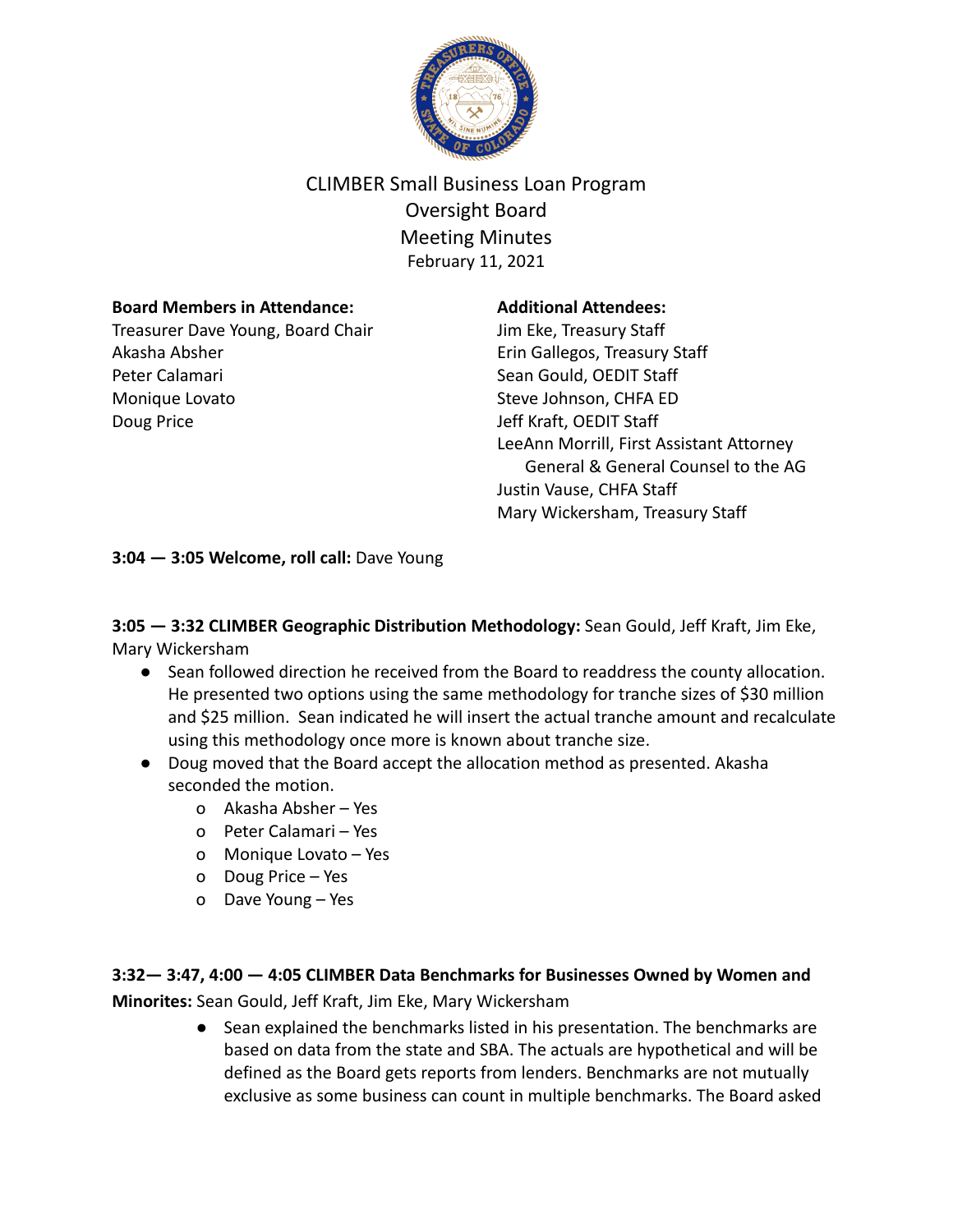CLIMBER Small Business Loan Program Oversight Board Meeting Minutes February 11, 2021 Page 2

> questions about how the benchmarks were compiled and where information would be obtained. Additionally, there was a question on where the data from the historic share and credit loans to businesses in Colorado is from. Dave tabled the motion for later in the meeting. When the Board reconvened for further discussion on this topic, Sean shared the sources. Through the efforts of marketing and outreach the Board hopes to exceed the benchmarks.

- Monique moved approval of the benchmarks as demonstrated, with the sources documented and easily available. Akasha seconded the motion.
	- o Akasha Absher Yes
	- o Peter Calamari Excused
	- o Monique Lovato Yes
	- o Doug Price Yes
	- o Dave Young Yes

**3:47 —4:00 CLIMBER Definition of Underserved Businesses and Communities:** Sean Gould, Jeff Kraft, Jim Eke, Mary Wickersham

- **●** There are several Board policies that reference underserved businesses. Staff recommended the Board add the following to the definition: businesses without a current banking relationship (which includes businesses without a traditional loan within the past five years). Businesses that employ primarily low- or moderate-income individuals, and businesses with gross annual revenue of \$1 million income or less. Mary asked the Board to approve the general categories and allow CHFA, Treasury and OEDIT to refine the details. A discussion followed concerning businesses that have had no formal technical assistance, which is defined as coaching or training. Monique asked how the information classifying a business as underserved will be provided to the lender. CHFA explained that there are three ways to get this information. The first is that the lender uses a tool to search on a map to see if a borrower fits into a category. The second is the borrower providing the information to the lender, and the third is the lender asking for the information from the borrower.
- **●** Akasha moved to approve as presented the definition of underserved businesses. Monique seconded the motion.
	- o Akasha Absher Yes
	- o Peter Calamari Yes
	- o Monique Lovato Yes
	- o Doug Price Yes
	- o Dave Young Yes